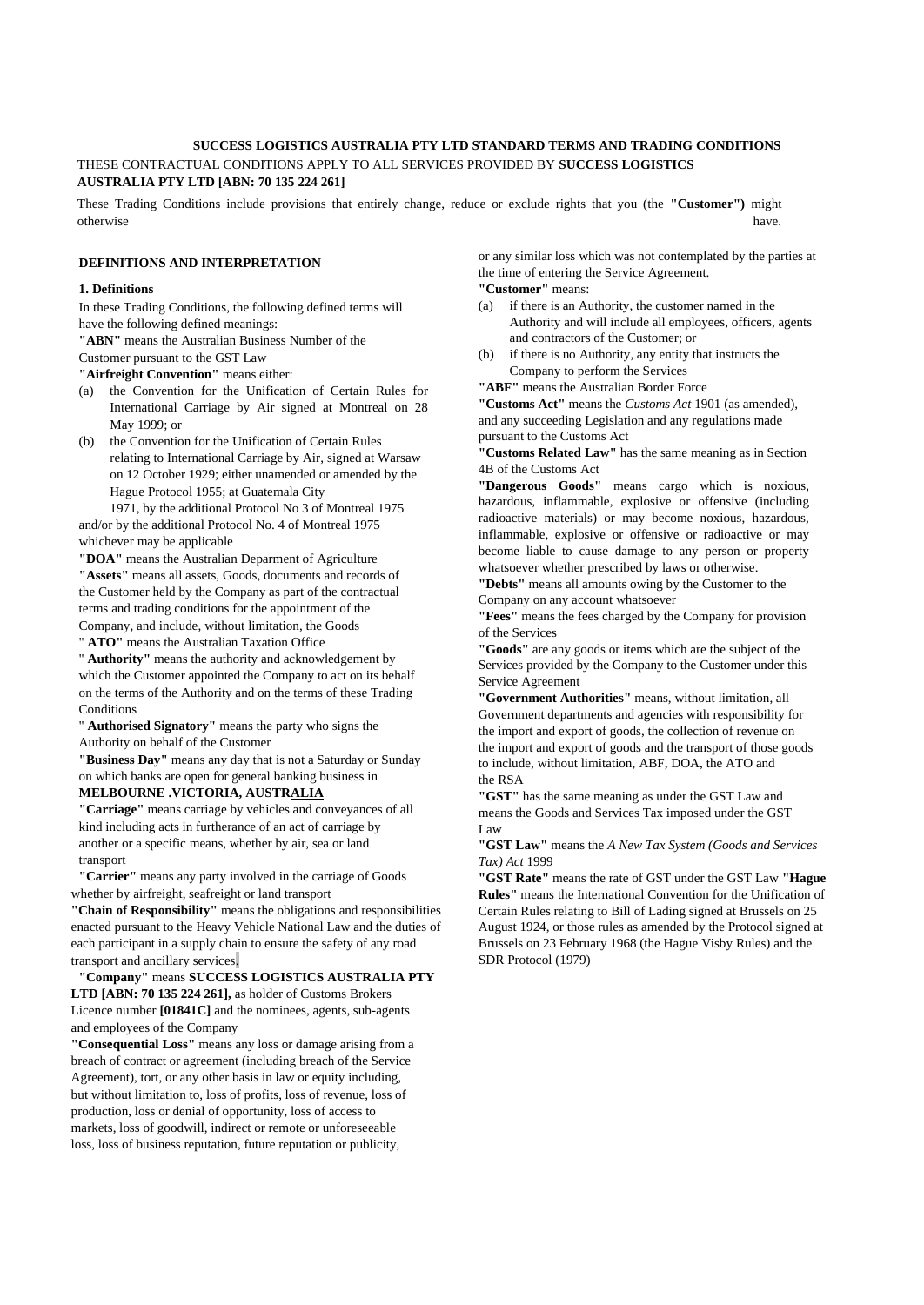# **"Input Tax Credit", "Supply", "Taxable Supply", "Tax Invoice"** means the same as in the GST Law

**"Laws"** means any laws, regulations or guidelines of the Commonwealth of Australia, any of the States, Territories or Municipalities of Australia, or of any country from which, through which or into which the Goods are carried including, without limitation:

- (a) the Customs Act;
- (b) all laws relating to Chain of Responsibility;
- (c) Transport Security Legislation;
- (d) the *Corporations Act* 2001 (Cth);
- (e) the OHS Laws;
- (f) the *Trade Practices Act* 1974 (Cth);
- (g) laws relating to the safety of vehicles and the driving of those vehicles as apply in each state;
- (h) the laws or policies relating to the carriage, storage, packing, consigning and handling of Dangerous Goods including, without limitation, the Australian Code for the Transport of Dangerous Goods by Road and Rail as published by the Department of Infrastructure, Transport, Regional Development and Local Government and any associated policies relating to Dangerous Goods from time to time;
- (i) all laws administered by DOA including the *Quarantine Act* 1908 (Cth), *Export Control Act* 1982 (Cth), *Imported Food Control Act* 1992 (Cth); and
- (j) the *National Greenhouse and Energy Reporting* Act 2007  $(Ch)$ .

including, without limitation all regulations, ordinances and directions made pursuant to the Laws and any successor Laws **"Personal Property Securities Act"** means the act or acts and regulations that is, or are, enacted following the passing of the *Personal Property Securities Bill* 2009 or any State or Federal bills containing the words "Personal Property Securities", or similar words of the same effect, in their title.

**"OHS Laws"** means any occupational health and safety legislation, regulations or guidelines, codes of conduct or policies of the Commonwealth of Australia or any of the States, Territories or Municipalities of Australia. **"Privacy Laws"** means the *Privacy Act* 1998 (Cth), all

associated regulations or guidelines, and any other associated or relevant State or national privacy legislation, regulations or guidelines

**"Reporting Obligations"** means the obligations of the Company to report the arrival, carriage and movement of goods pursuant to the Customs Act or any Customs Related Law or as required by any Government Authorities

**"Related Body Corporate"** has the same meaning as under the *Corporations Act* 2001 (Cth)

**"RSA"** means those State and Commonwealth Government Authorities in Australia responsible for road safety and the laws governing the carriage of Goods by road " **Service Agreement"** means:

- (a) these Trading Conditions;
- (b) the Authority;

(c) any customer credit application with the Company; and (d) any fee quotation estimate or agreement

as amended from time to time, regardless of whether the Customer is given notice of any amendment.

**"Services"** means any performance of work by the Company for the Customer in anyway connected with the Goods

including, without limitation:

(a) making any reports, entries and declarations required by

any Government Authorities;

- (b) quoting the ABN as may be required under the GST Law;
- (c) providing all necessary information and complete all necessary documentation and reports for the purposes of any Government Authorities; and
- (d) entering into contracts with Sub-contractors on behalf of the Customer to enable the Carriage, import, export, storage or transportation of the Goods.

**"Sub-contractor"** means any third party appointed by the Company to assist in the provision of the Services

**"Transport Security Legislation"** means:

- (a) the *Aviation Transport Security Act* 2004 (Cth); and
- (b) the *Maritime Transport and Offshore Facilities Security Act* 2003 (Cth)

**"Vessel"** means any vessel, vehicle or aircraft used to effect Carriage of the Goods, whether by sea, land or air.

#### **2. Interpretation**

- 2.1 These Trading Conditions and any collateral agreements made by the Company with the Customer wherever made shall be governed and construed according to the laws of **VICTORIA, AUSTRALIA** and shall be subject to the exclusive jurisdiction of the courts of **VICTORIA, AUSTRALIA** and those courts which can hear appeals from those courts.
- 2.2 If these Trading Conditions are held to be subject to the laws of any jurisdiction other than the State/Territory of **VICTORIA, AUSTRALIA** then these conditions shall continue to apply and shall be void only to the extent that they are inconsistent with or repugnant to those laws and no further.
- 2.3 All the rights, immunities and limitations of liability contained herein shall continue to have their full force and effect in all the circumstances notwithstanding any breach of any term or condition hereof or any collateral agreement by the Company and notwithstanding that the Services have been provided, the Goods delivered as directed by the Customer or the Authority having expired or been terminated.
- 2.4 Unless written notification to the contrary is given by the Customer to the Company at or prior to entering into these Trading Conditions, the Customer expressly warrants and represents that all or any Services to be supplied by the Company and acquired by the Customer pursuant to this Service Agreement are so supplied and acquired for the purposes of a business, trade, profession or occupation carried on or engaged in by the Customer.
- 2.5 In the interpretation of these Trading Conditions the singular includes the plural and vice versa, and words importing corporations mean and include natural persons and vice versa.
- 2.6 No agent or employee of the Company has the authority to waive or vary these Trading Conditions unless the Company approves such waiver or variation in writing. Any forbearance by the Company in enforcing the Trading Conditions does not constitute a waiver. If the Company waivers a breach of a Trading Condition, the waiver doers not operate as a waiver of another breach of the same or any other Trading Condition or as a continuing waiver.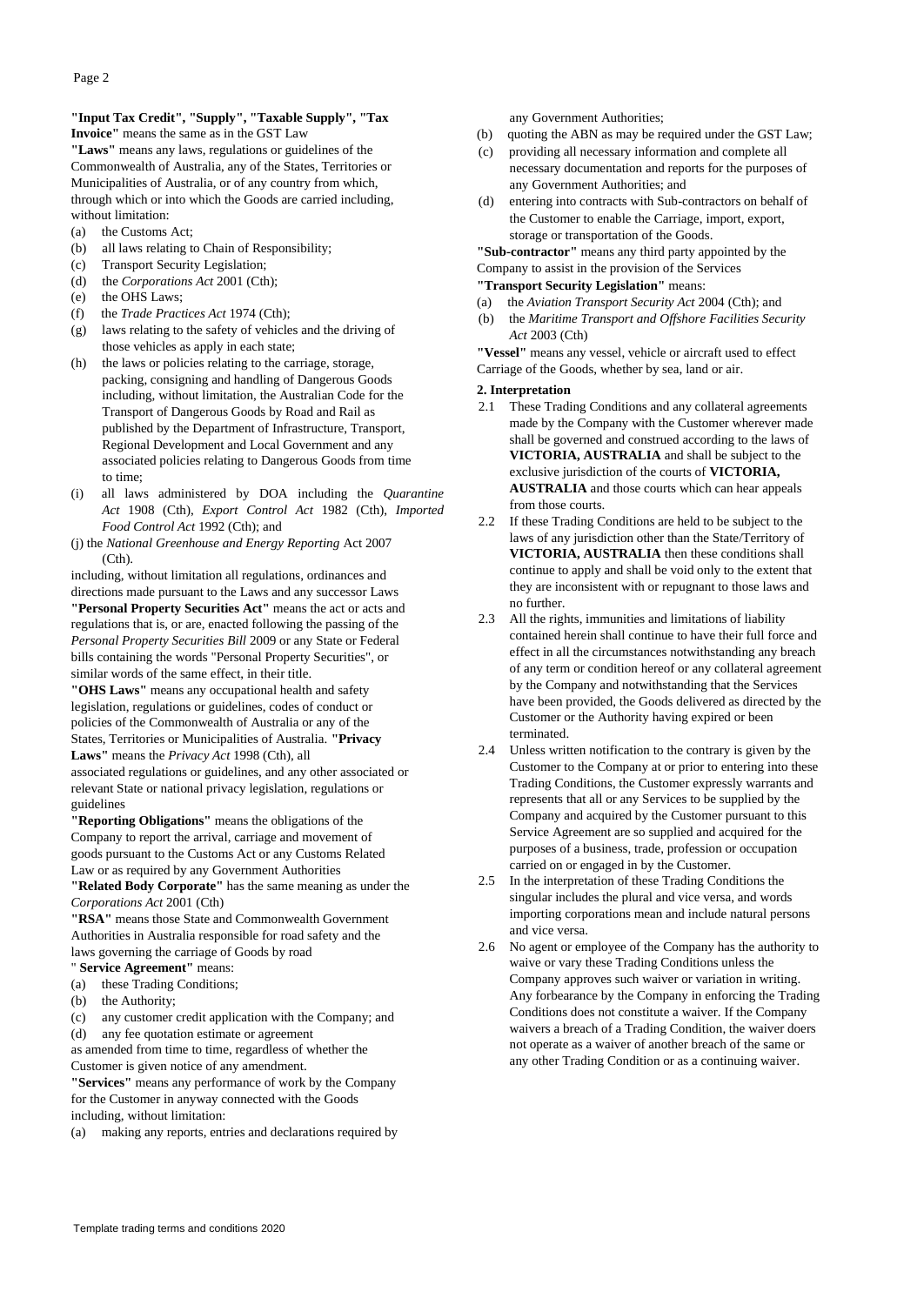# Page 3

- 2.7 The Customer must not assign the Customer's rights or transfer the Customer's obligations under the Service Agreement without the Company's prior written consent. The Company may assign the Company's rights and obligation under the Service Agreement without the Customer's consent.
- 2.8 Where any provision (or part thereof) of these Trading Conditions is held to be illegal or unenforceable, it may be severed and shall in no way affect or prejudice the enforceability of any other term or condition herein.
- 2.9 Where there is an inconsistency between the terms and conditions of the Service Agreement, the relevant documents shall be construed in the following descending order of priority:
	- (a) these Trading Conditions;
	- (b) the Authority;
	- (c) any customer credit application;
	- (d) any fee quotation estimate or agreement
- 2.10 Reference to any Laws or to any section or provision of any Laws includes any statutory modifications, reenactments, substitutions or replacements thereof and all Laws issued there under.
- 2.11 Reference to any Convention or any Article of any Convention includes any modifications, substitutions or replacements thereof.
- 2.12 References to clauses are references to clauses in these Trading Conditions.
- 2.13 Headings have no effect on interpretation of the Trading Conditions.

# **TRADING CONDITIONS**

#### **3. Nature of Services**

- 3.1 The Company carries on business as a customs broker and forwarding agent. All Services provided by the Company are governed solely by these Trading Conditions which, shall prevail over the Customer's terms and conditions and any terms and conditions contained in any transport document including any bill of lading, waybill or consignment note except to the extent provided for in these Trading Conditions. The Company is not a common carrier and will accept no liability as such. The Company may refuse at its sole and absolute discretion to accept any Goods for Carriage without assigning any reason.
- 3.2 No modification amendments or other variation of the Trading Conditions shall be valid and binding on the Company unless made in writing and duly executed by and on behalf of the Company.
- 3.3 The Company acknowledges that where, terms of Carriage are limited pursuant to Convention, statute, law, bill of lading or airway bill, and the transport of the goods extends or requires transport outside and beyond the terms provided for in that Convention, statute, law, bill of lading or airway bill then the Customer may be required to enter into a further contractual agreement with the forwarder or carrier regarding that portion of transport in order to limit liability on behalf of the forwarder or carrier, or where the transport was unforseen, the limitation of liability provisions in place for the foreseen transport will extend to the unforeseen transport, even where that liability provision does not envision transport of that kind.

#### **4. Acceptance of Trading Conditions**

The Authorised Signatory acknowledges and agrees that it has

received the Trading Conditions, understands the Trading Conditions and by either signing the Authority or instructing the Company to perform the Services, the Customer will be bound by the Trading Conditions.

# **5. Communications with the Company**

- 5.1 Wherever it is necessary, for the purpose of these Trading Conditions or any other purpose whatever, for instructions to be given to the Company, such instructions will be valid only if given in writing, acknowledged by the Company in writing and given in sufficient time in all the circumstances for the Company reasonably to be able to adopt the instructions. Standing or general instructions, or instructions given late, even if received by the Company without comment, shall not be binding upon the Company. If the Company adopts standing or general instructions, or instructions given late, for one of more transaction for the Customer or any other party, that does not in any way affect the validity of those instructions in relation to any future transaction. No attempt by the Company to adopt late instructions will constitute an acceptance by the Company or affect the validity of those instructions.
- 5.2 Notwithstanding any prior dealings between the Company and the Customer or any rule of law or equity or provision of any statute or regulation to the contrary, or any contracts, documents and other matter (including cash, cheques, bank drafts and other remittances) sent to the Company through the post shall be deemed not to have been received by the Company unless and until they are actually delivered to the Company at its office address or placed in the Company's post office box, if so addressed.

# **6. Ability to Appoint Agents, Sub-contractors and Third Parties**

6.1 The Company reserves complete freedom to decide the manner or procedure to be adopted for any or all of the various acts that will be necessary for the completion of the Services. That discretion will be varied only by instructions delivered by the Customer to the Company in writing and acknowledged by the Company in writing in sufficient time before the performance of any service to reasonably allow the Company to adopt the manner of performing the service required by the special instructions. **THE COMPANY SHALL HAVE NO LIABILITY OR RESPONSIBILITY BY VIRTUE OF THE FACT THAT THERE MAY BE A CHANGE IN THE RATES OF DUTY, WHARFAGE, FREIGHT, RAILAGE OR CARTAGE, OR ANY OTHER TARIFF BEFORE OR AFTER THE PERFORMANCE BY THE COMPANY OR ANY ACT INVOLVING A LESS FAVOURABLE RATE OR TARIFF, OR BY VIRTUE OF THE FACT THAT A SAVING MAY HAVE BEEN EFFECTED IN SOME OTHER WAY HAD ANY ACT BEEN PERFORMED AT A DIFFERENT TIME AND WHETHER ITS PERFORMANCE OF ANY OF THE ACTS AFORESAID IS DELAYED OR PRECIPITATED THROUGH THE NEGLIGENCE**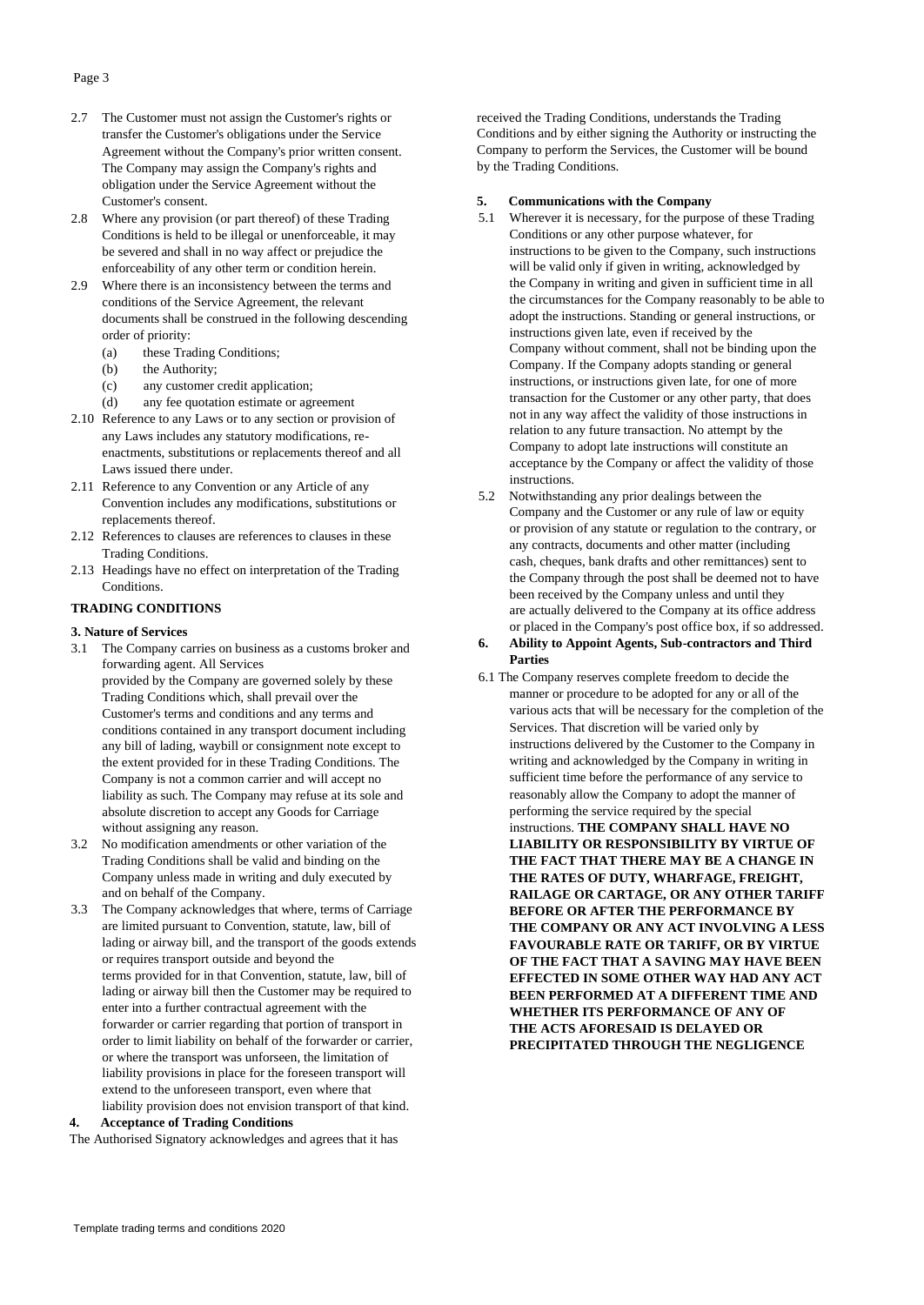# **OF THE COMPANY OR ITS SERVANTS OR AGENTS OR HOWEVER CAUSED.**

6.2 Subject to, and in accordance with, these Trading Conditions, the Company agrees and the Customer hereby employs and authorises the Company as agent for the Customer to contract either in its own name as principal or as agent for the Customer with any Sub- contractor for the Carriage, movement, transport or storage of the Goods or for the performance of all or any part of the Services pursuant to or ancillary to these Trading Conditions. Any such contract may be made upon the terms of contract used by the Sub-contractor with whom the Company may contract for the Services and may be made upon the terms and subject to the conditions of any special contract which the Sub-

contractor may in any particular case require, including in every case any term that the Sub-contractor may employ any person, firm or company for performance of the Services so contracted for.

- 6.3 Any term in these Trading Conditions which limits the Company's liability will also extend and apply to any Sub-contractor, agent or nominee. For the purpose of this **subclause 6.3,** the Company is deemed to be acting as agent or trustee for the Company's agents, employees, nominees and Sub-contractors and each of those persons shall be deemed to be a party to these Trading Conditions.
- 6.4 The Customer undertakes that no claim or allegation will be made, whether by the Customer or any other person, against the Company's agents, employees or Subcontractors and if such claim or allegation is made for the consequence thereof. It is agreed that this release and indemnity operate irrespective of how the claim or allegation arises including negligence or out of events which may constitute a fundamental breach of contract or a breach of a fundamental term of a contract.

#### **7. Payment, Recovery of Fees and GST**

- 7.1 The Company is entitled to retain and be paid all brokerages, commissions, allowances and other remunerations customarily retained by or paid to shipping and forwarding agents and (where the Company accepts specific instructions under **clause 11** to effect insurance) insurance broker whether declared or otherwise and no such brokerage, commission or allowance or other remuneration shall be payable or allowable to the Customer or its principal (if any). The Company may charge by weight, measurement or value and may at any time reweigh, remeasure or revalue the Goods (or request same) and charge additional fees accordingly.
- 7.2 Quotations as to Fees and other charges are given on the basis of immediate acceptance and subject to the right of withdrawal or revision by the Company. Quotations are valid only for the specified weight and volume ranges quoted and for the designated services and standard of services quoted. If any changes occur in the rates of freight, insurance premiums, warehousing, statutory fees or any other charges applicable to the Goods, quotation and charges are subject to revision accordingly with or without notice to the Customer.
- 7.3 The Company shall under no circumstances be precluded from raising a debit in respect of any fee or disbursements lawfully due to it, notwithstanding that a previous debit or debits (whether excluding or partly including the items now sought to be charged) had been raised and whether

or not any notice was given that further debits were to follow.

- 7.4 This **subclause 7.4** applies if the Company is or may become liable to pay GST in relation to any Supply under these Trading Conditions.
	- (a) Unless otherwise stated, all charges quoted are exclusive of the GST imposed under the GST Law.
	- (b) The Customer shall be responsible for payment of any GST liability in respect of the Services as provided by the Company or by third parties or Sub-contractors which shall be payable at the same time as the GST-exclusive consideration.
	- (c) The Customer must also pay GST on the Taxable Supply to the Company, calculated by multiplying the GST exclusive consideration by the GST Rate.
	- (d) GST shall be payable by the Customer without any deduction or set-off for any other amount at the same time as the GST exclusive consideration is payable.
	- (e) The Company agrees to provide the Customer with a Tax Invoice to enable the Customer to claim Input Tax Credit.
	- (f) If the Customer defaults in the payment on the due date of any amount payable under **subclause 7.4(b)** then without prejudice to any other remedies of the Company and upon demand by the Company, the Customer shall pay to the Company an amount equal to the amount of any damages or interest or additional GST that may become payable by the Company due to the default of the Customer.
- 7.5 All amounts due to the Company in Australia are payable in Australian dollars. The Company is entitled to charge a currency conversion premium when converting receivables into Australian currency.
- 7.6 The Customer agrees that the Fees will be paid within **PRESCRIBED** days of the date of an invoice statement.
- 7.7 If any amounts payable or due under any agreement between the Company and the Customer (including, without limitation, amounts payable pursuant to **subclause 9.1** or fees payable for Services provided by the Company) are not made within seven days of the due date, the Customer will be in default and without limiting any other rights of the Company, the Customer shall pay to the Company, by way of liquidated damages, interest to be calculated in accordance with the **WESTPAC BANK,** business overdraft reference rate on the amount outstanding calculated from the due date until payment is made in full. The Company may take any legal proceedings to recover amounts owing pursuant to these Trading Conditions.
- 7.8 The Company reserves the right to offset any amounts receivable from the Customer against any amounts payable to that Customer or any company affiliated with the Customer or any Related Body Corporate of the Customer. This right exists irrespective of the date the liability has been created or debt incurred with the Company.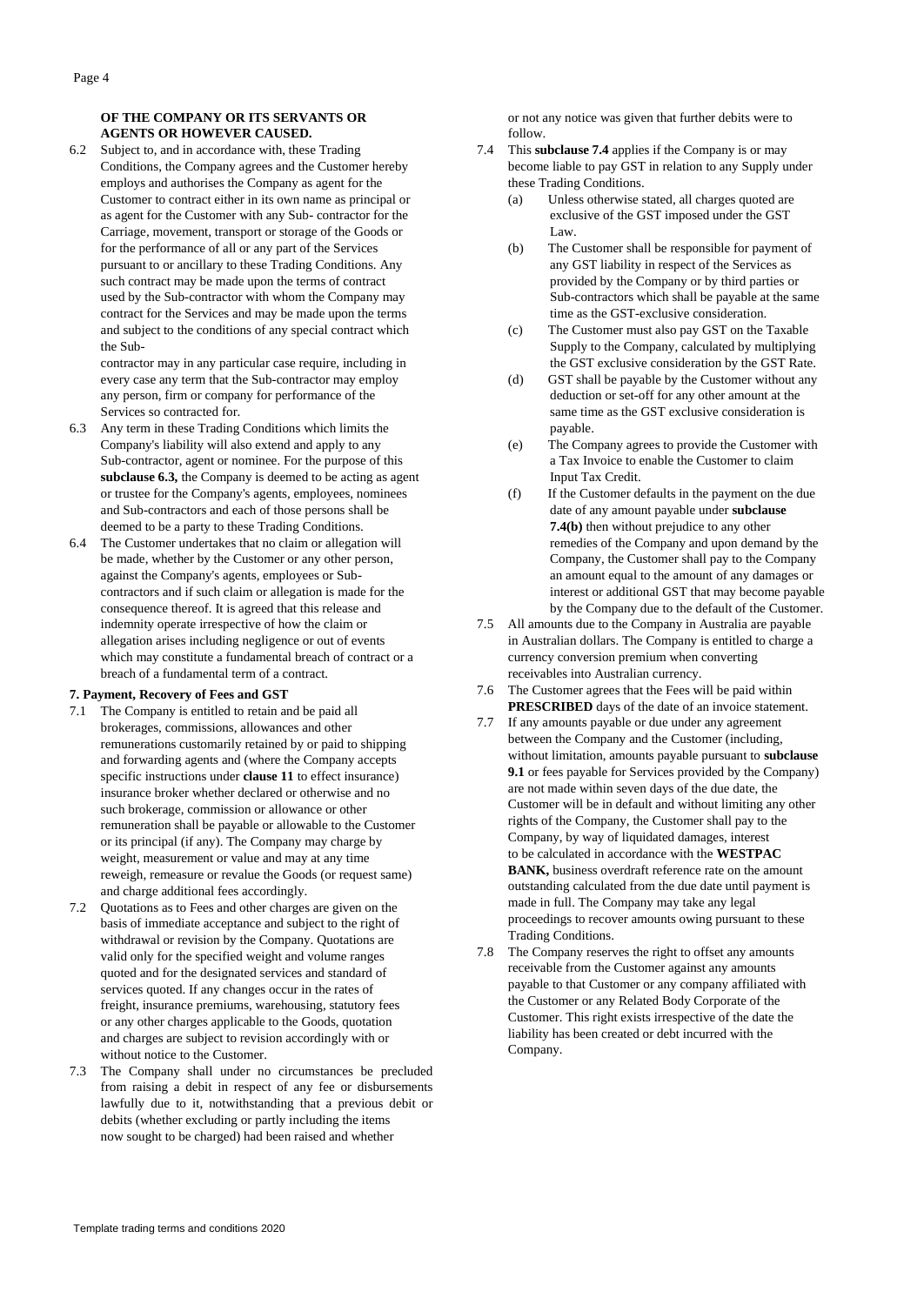### Page 5

- 7.9 The Company, its servants or agents shall have a special and general lien on the Assets and a right to sell the Assets whether by public or private sale or auction without notice, for Fees, freight, demurrage, detention charges, duty, fines, penalties, salvage, average of any kind whatsoever and without limitation and for any and all Debts, charges, expenses or other sums due and owing by the Customer or the Customer's principals, servants or agents. In addition, the lien shall cover the costs and expenses of exercising the lien including without limitation, the costs of sale and reasonable legal fees. The lien and rights granted by this **subclause 7.9** shall 8.2 survive delivery of the Assets and the Company shall be entitled to retain the proceeds of sale of the Assets in respect of any outstanding amounts referred to in this clause. The Company sells or otherwise disposes of such Assets pursuant to **subclause 7.9** as principal and not as agent and is not the trustee of the power of sale.
- 7.10 Without limiting the generality of **subclause 7.9,** the **9.** Customer acknowledges that the Company shall have a 9.1 security interest which attaches over any Assets which are the subject of the Services and in the Company's possession. The Customer acknowledges and consents to

the registration and perfection of the interest set out this

**subclause 7.10** for the purposes of the act or acts and regulations that is, or are, enacted following the passing

of the Personal Property Securities Act.

#### **8. Warranties by the Customer**

8.1 The Customer (on behalf of itself, the consignor and the consignee) warrants to the Company that:

- (a) It is either the owner of the Goods, or the authorised agent of the owner of the Goods with authority to bind the owner to act or otherwise have authority to arrange the Services under the Agreement;
- (b) it will provide all documents, information and assistance required by the Company to comply with the requirements of the Government Authorities in an accurate and timely fashion as required by those Government Authorities;
- (c) it will retain all documents or records in the manner required by the Government Authorities;
- (d) it will observe all requirements of any Government Authorities;
- (e) it will maintain as confidential the terms of the Authority and these Trading Conditions;
- (f) it has complied with all Laws and regulations of any Government Authorities relating to the nature, condition, packaging, handling, storage and Carriage of the Goods including all Laws prescribed by the RSA;
- (g) the Goods are packed to withstand ordinary risks of handling storage and Carriage, having regard to their nature;
- (h) the Goods are not Dangerous Goods;
- (i) the Goods and their Carriage do not

contravene any Laws;

(j) it will comply at all times with all Privacy Laws in

relation to this Service Agreement, the Goods and the Services at all times and will notify the Company of any issues or requirements under such laws in relation to this Service Agreement, the Goods or Services of which the company should be aware; and (k) it will comply at all times with all OHS Laws in relation to this Service Agreement, the Goods and the Services, and will notify the Company of any issues or requirements under such laws in relation to this Service Agreement, the Goods or the Services of which the Company should be aware, or which may affect the Company's ability to comply either with the OHS Laws.

(k) The Customer warrants that any gross verified container weight declaration provided to the Company is timely, compliant and accurate and has been calculated in accordance with an approved method and the Customer will indemnify the Company against all loss, damages and expenses arising from a failure to supply a timely, compliant and accurate VGM in accordance with the requirements of Navigation Act 2012, including but not limited to the requirements of Marine Order 32 and Marine Order 42.

(l) The Customer warrants that it will ensure, so far as is reasonably practicable, the safety of any road transport performed for or on behalf of the Customer and that it will meet its obligations under the Heavy Vehicle National Law Chain of Responsibility provisions where the Customer is acting as a consignor or consignee or loader or packer of Goods.

- (m) The Customer warrants that any Goods that are delivered to the Company or that are to be directly received by the Company are secured for road transport in accordance with the Load Restraint Guide
- (n) The Company is committed to taking all reasonable steps, so far as are reasonably practicable, to ensure that any carriage of goods by road performed as part of the Services is performed safely and in accordance with the Heavy Vehicle National Law and Chain of Responsibility provisions it contains. The Company will not comply with any directive or instruction by the Customer that might have the effect of contributing to a breach of the Heavy Vehicle National Law or preventing the Company from taking all steps which it considers to be reasonably necessary to ensure the safety of the transport activities in accordance with the Heavy Vehicle National Law
- (o) In the event of a breach of Chain of Responsibility provisions by the Customer, the Company may refuse to comply with a Customer direction or Instruction or cease the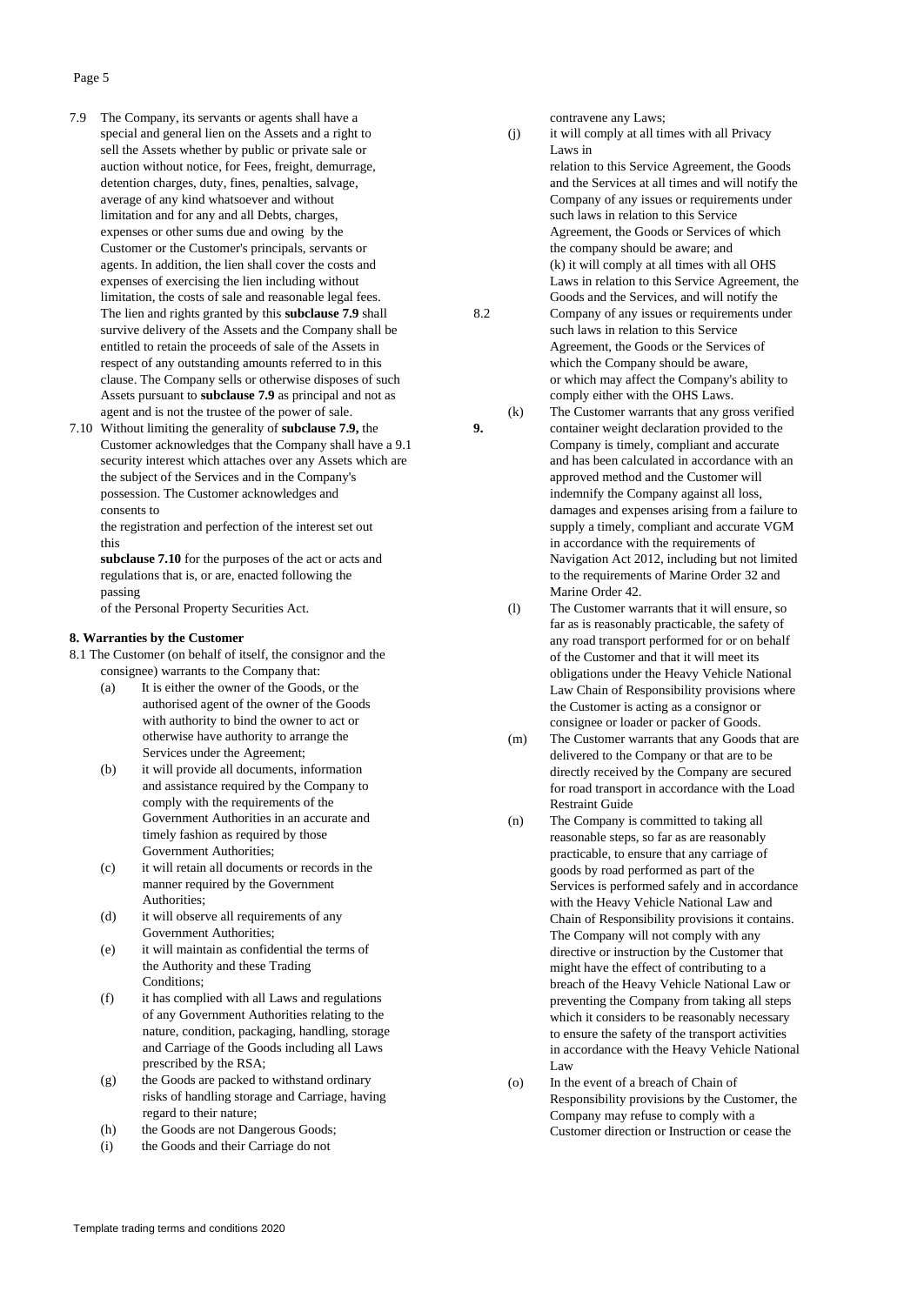#### provision of further services to the Customer

The Customer acknowledges that a breach or failure to observe all or any of the warranties in **subclause 8.1** could lead to penalties or damages to the Customer and also to the Company and the Customer agrees to provide the indemnity to the Company on account of such penalties or damages pursuant to **clause 9.**

### **9.Indemnity by the Customer**

Without limiting the effect of these Trading Conditions, the Customer agrees to indemnify and keep indemnified the Company for:

- (a) any loss or damage directly or indirectly caused by the Goods or by breach of these Trading Conditions by the Customer;
- (b) amounts of customs duty, GST and other payments made to Government Authorities by the Company on behalf of the Customer;
- (c) any penalties payable by the Company (whether pursuant to a court order or pursuant to an Infringement Notice) due to the Customer:
	- (1) providing information that is incorrect or misleading;
	- (2) omitting to provide material information required to the Government Authorities;
	- (3) providing information in a manner which does not enable the Company to comply with the requirements of the Government Authorities for reporting in prescribed periods; and/or
	- (4) failing to provide information or documentation requested by the Company;
- (d) penalties associated with the failure by the Customer to maintain or provide its documents or records in the manner and at the time contemplated by the Government Authorities;
- (e) penalties associated with providing misleading or deceptive information regarding the status of Goods, whether pursuant to the *Trade Practices* Act 1974 (Cth) or other legislation;
- (f) penalties imposed by any RSA for any breach of the Laws governing to the Carriage of goods by road;
- (g) damages payable by the Company from the failure of the Customer to return any container or transport equipment involved in Carriage in the time required by the contract between the Company and the supplier or owner of that container or other transport equipment;
- (h) demurrage or other charge for detention or failure to return items provided by the Company pursuant to contracts with other parties;
- (i) liabilities or costs incurred by the Company on behalf of the Customer associated with the Services including, without limitation, amounts paid to carriers of goods for the Carriage of Goods or cleaning of containers (whether Sub- Contractors or otherwise and amounts incurred by the Company in exercising its rights pursuant to these Trading Conditions);
- (j) damages payable by the Company arising from or contributed to by errors or misrepresentations by the Customer;
- (k) losses or damage incurred by the Company due to a breach by the Customer of any of the warranties in **subclause 8.1;**
- (l) all expenses directly or indirectly incurred arising out of or in connection with the entry of an officer of any Government Authorities or other authorised person on the premises of the Company for the purpose of exercising any powers pursuant to the requirements of any Government Authorities and/or inspecting, examining, making copies of, taking extracts of documents on the premises to the extent that the exercise of the powers is related to the Services;
- (m) any customs duty, GST or other charge assessed against the Company in relation to the Goods or Services;
- (n) any charges levied by Government Authorities for examination and treatment of the Goods;
- (o) any costs or charges incurred by the Company pursuant to **subclause 20.4, 20.5 and 20.6;** and
- (p) any costs or charges incurred in recovering any amounts payable to the Company (including, without limitation, costs of legal proceedings).
- 9.2 The Customer agrees to pay any amounts claimed pursuant to the indemnity in **subclause 9.1** within 7 days of demand by the Company.
- 9.3 The nature of the indemnity provided pursuant to **subclause 9.1** will include, without limitation, all penalties, liabilities, all losses (including indirect and Consequential Loss) and damages assessed against the Company and its officers and employees, together with all legal costs incurred by the Company (calculated on a solicitor/client basis). The indemnity shall continue in force and effect whether or not the Goods have been pillaged, stolen, lost, damaged or destroyed and shall not be affected in any way if such pillaging, stealing, loss, damage or destruction has occurred or been brought about wholly or in part by the negligence or the alleged negligence or any default, omission, neglect or default or any breach of duty of obligation of the Company, its servants or agents.
- 9.4 The Company may execute all or any of its rights pursuant to **clause 7** to recover any amounts owing pursuant to this **clause 9.**

# **10. Insurance**

The Company shall not effect insurance on the Goods except upon receipt of express instructions given in writing by the Customer and the Customer's written declaration as to the value of the Goods. All such insurances effected by the Company are subject to the usual exceptions and conditions of the policies of the insurer or underwriter taking the risk. At the discretion of the Company such insurance may name the Customer or owner as insured. In the event of any dispute in regard to liability under any such insurance policy for any reason whatsoever the Customer or other insured shall have recourse against the insurer or underwriter only and the Company shall have no liability or responsibility in relation to any such insurance policy.

#### **11. Storage and Transport**

11.1 Subject to express instructions in writing given by the Customer and accepted by the Company in writing (and without limiting the generality of **clause 6),** the Company reserves to itself complete freedom to decide upon the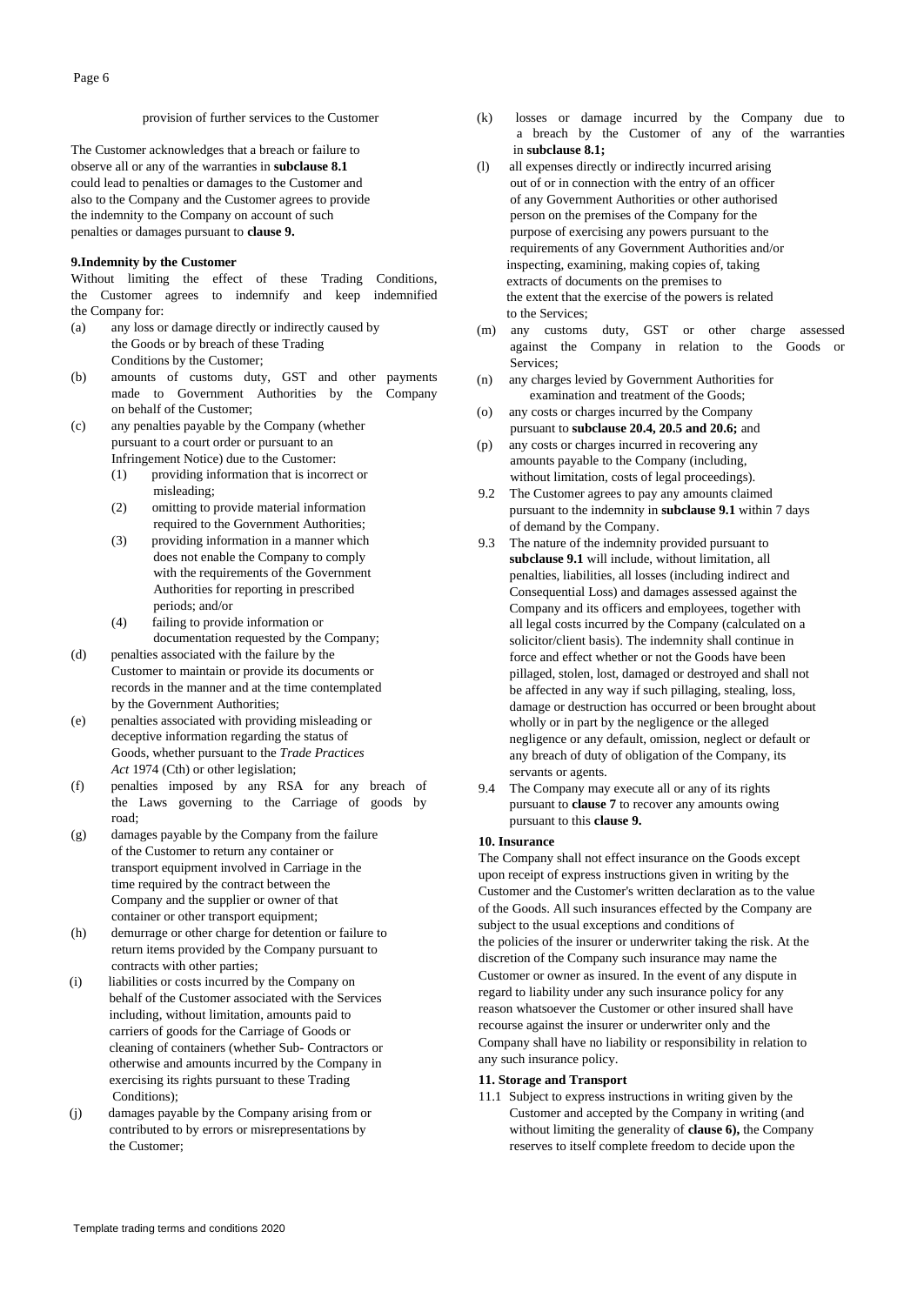means, route and procedure to be followed in the handling, storage and transportation of the Goods and is entitled and authorised to engage Sub-contractors to perform all or any of the functions required of the Company upon such terms and conditions as the Company in its absolute discretion may deem appropriate.

- 11.2 The Customer agrees that:
	- (a) the value of the Goods shall not be declared or inserted in a Bill of Lading or a sea carriage document for the purpose of extending a ship or carrier's liability under the *Carriage of Goods by Sea Act* 1991 and *Carriage of Goods by Sea Regulations* 1998 except upon express instructions given by the Customer;
	- (b) in the case of Carriage by air, no option or declaration of value to increase air-carrier's liability under:
		- (1) Article 22 of Schedule 1A to the *Civil Aviation (Carrier's Liability) Act* 1959; or
		- (2) Article 22(2) of Schedule 1, 2, 4 or 5 to the *Civil Aviation (Carrier's Liability) Act* 1959;

will be made except on express instruction given in writing by the Customer;

- (c) in the case of Carriage by land, or any Carriage ancillary to the Carriage mentioned above and not expressly provided for under any contract within these Trading Conditions, under Convention or under any statute or Law, the Customer agrees that the value of the Goods shall not be declared or inserted into a contractual document or as part of the trading terms for the purpose of extending the forwarder or Carrier's liability under any circumstance except upon express conditions agreed to in writing by the Carrier or forwarder who expressly elect to waive that right;
- (d) in all other cases where there is a choice of charges by Carriers, warehousemen, stevedores or others according to the extent of the liability assumed by the Carriers, warehousemen, stevedores or others no declaration of value (where optional) will be made for the purpose of extending liability, and the Goods will be forwarded or dealt with at the Customer's risk for minimum charges, unless express instructions in writing to the contrary are given by the Customer;
- (e) the Company shall have no obligation to take any action in respect of any Goods that may be

recognisable as belonging to the Customer unless it has received suitable instructions relating to such Goods together with all necessary documents. In particular, the Company shall not be obliged to notify the Customer of the existence or whereabouts of the Goods or to examine them or to take any other steps for their identification, protection or preservation or for the preservation of any claim by the Customer or any other party against the Carrier, insurer or any third party; and (f) all Goods moved by air is subject to volumetric conversion on the basis of one kilo being the equivalent of six thousand cubic centimetres. Goods moved by other means are subject to volumetric conversion on the basis of relevant

industry standards or as modified by the Carrier's

standard trading conditions.

# **12. Perishable, Non-deliverable, Uncollected, Hazardous and Damaged Goods**

- 12.1 Where the Goods are perishable and are not taken up immediately upon arrival or are insufficiently or incorrectly addressed or marked or otherwise not identifiable, they may be sold or otherwise disposed of with or without notice to the Customer, consignor, owner or consignee of the Goods and payment or tender of the net proceeds of any sale after deduction of all costs, expenses and charges incurred by the Company in effecting such sale or disposal shall be equivalent to delivery.
- 12.2 Where the Goods are non-perishable and cannot be delivered either because they are insufficiently or incorrectly addressed or marked or otherwise not identifiable or because they are uncollected or not accepted by the consignee they may be sold or returned at the Company's option at any time after the expiration of 21 days from a notice in writing sent to the Customer at the address which the Customer gave to the Company on delivery of the Goods. All costs, charges and expenses incurred by the Company and arising in connection with the storage, sale or return of the Goods shall be paid by the Customer and may be deducted from the proceeds of the sale of the Goods. A communication from the Company or its agent to the effect that the Goods cannot be delivered for any reason shall be conclusive evidence of that fact.
- 12.3 Where the Goods are stored by the Company for the Customer and they are uncollected for whatever reason they may be sold or returned at the Company's option at any time after the expiration of 21 days from a notice in writing sent to the Customer at the address which the Customer gave to the Company on delivery of the Goods. All costs, charges and expenses incurred by the Company and arising in connection with the storage, sale or return of the Goods shall be paid by the Customer and may be deducted from the proceeds of the sale of the Goods. A communication from the Company or its agent to the effect that the Goods cannot be delivered for any reason shall be conclusive evidence of that fact.
- 12.4 In respect of **subclauses 12.1, 12.2 and 12.3** above, the Company sells or otherwise disposes of such Goods as principal and not as agent and is not trustee of the power of sale.
- 12.5 In the event that any sale of Goods pursuant to **subclauses 12.1, 12.2 and 12.3** does not provide sufficient proceeds to discharge all liability of the Customer to the Company, the Company acknowledges that it is not released from the remainder of the liability to the Company merely by sale of the Goods.

### **13. Destruction of Dangerous Goods**

In the event that the Goods are found to be Dangerous Goods they may be destroyed or otherwise dealt with at the sole discretion of the Company or any other person in whose custody they may be at the relevant time. If such Goods are accepted under arrangements previously made in writing they may nevertheless be destroyed or otherwise dealt with if they become dangerous to other goods or property. The expression "goods likely to cause damage" includes goods likely to harbour or encourage vermin or other pests and all such goods as fall within the definition of hazardous and dangerous goods in the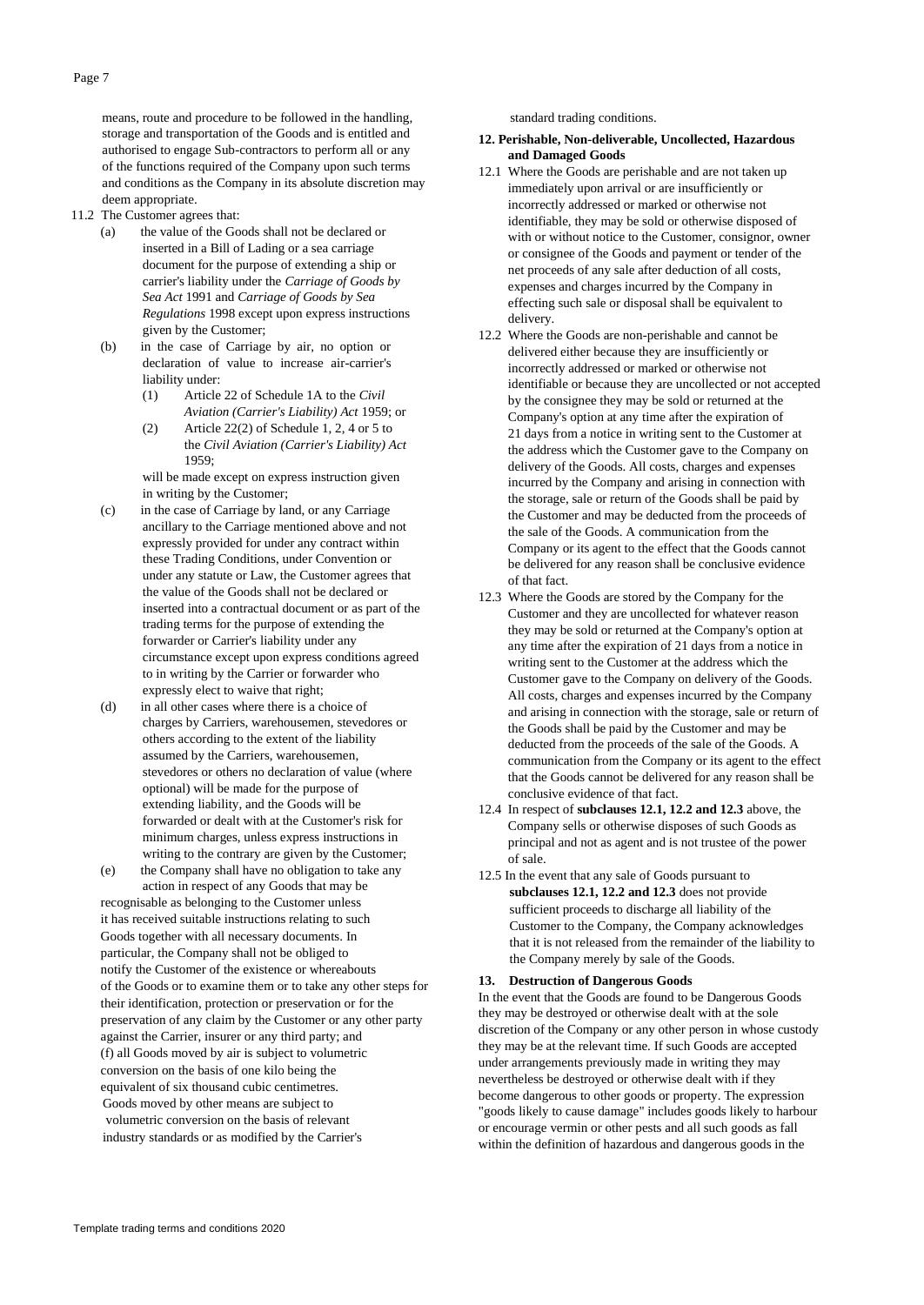legislation governing carriage by rail in the States and Territories of Australia.

# **14. Inspection**

The Company may without liability open any package or other container which the Goods are placed or carried to inspect the Goods either to determine their nature or condition or to determine their ownership or destination.

### **15. Delivery**

- 15.1 The Company is authorised to deliver the Goods at the address given to it by the Customer.
- 15.2 The Company is deemed to have satisfied its delivery obligations under the Service Agreement if the Company delivers the Goods to the address given by the Customer and obtains from a person at that address a receipt or signed delivery docket.
- 15.3 In the even of the consignee refusing to take delivery, or not being about to take delivery of the Goods, or the Goods being unable to be delivered for any other reason, the Company is authorised to at the Company's absolute discretion and at the Customer's sole expense and risk and without liability to the Company, deal with the Goods as the Company thinks fit including storing or disposing of the Goods or returning them to the Customer or the person entitled to collect the Goods.

## **16. Railway Declaration**

The Company shall be under no obligation to make any declaration to, or to seek any special protection or cover from, the Department of Railways, railways authority or provider of railways in any State or any airline or road transport authority in respect of any Goods falling within the definition of that body:

(a) of dangerous or hazardous goods; or

(b) of goods liable to be stored in the open,

unless written instructions to that effect are given to the Company by the Customer.

# **17. Pillaged Goods**

If the Goods are landed from any vessel in a damaged or pillaged condition and an examination might be held or other action taken by the Company in respect thereof, no responsibility attaches to the Company for any failure to hold such examination or take such other action unless the Company has been given sufficient notice to enable it to arrange for such examination or for the taking of such other

Page 8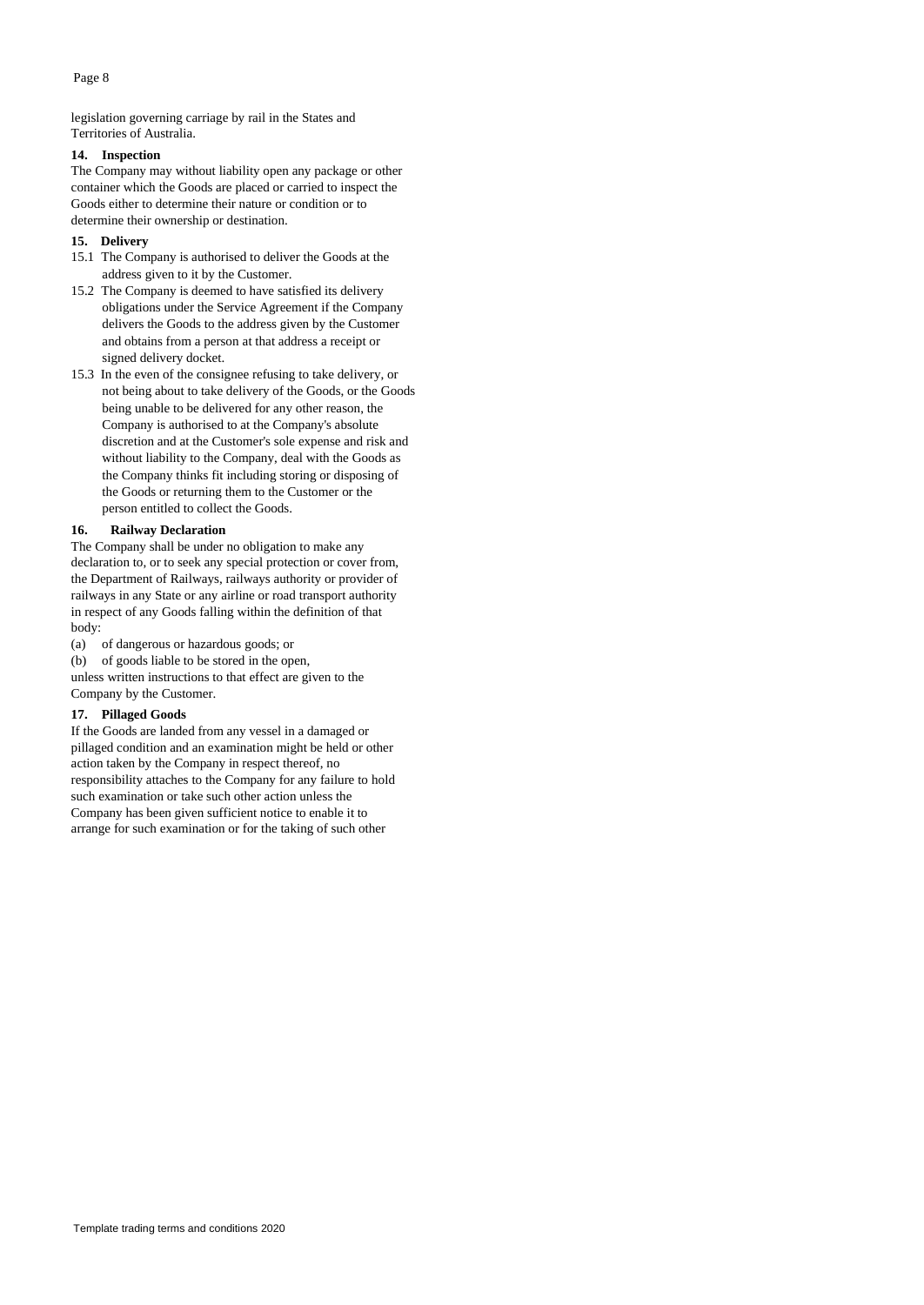Page 9

action as the case may be.

# **18. Storage of Goods pending delivery**

- 18.1 Without limiting the effect of **clause 11,** pending forwarding and delivery, the Goods may be warehoused or otherwise held at any place or places at the sole discretion of the Company at the Customer's risk and expense.
- 18.2 In circumstances were the Company stores the Goods, the Company may, by notice in writing, require that the Customer remove the Goods for any reason whatsoever within 7 days from receipt of a notice delivered to the address which the Customer gave to the Company on delivery of the Goods. If the Customer fails to do so, the Company may remove the Goods and store them in such a manner and in such a place as the Company thinks appropriate at the Customer's expense and risk.

#### **19. COD Goods**

The Company may in its absolute discretion refuse instructions to collect on delivery (COD) in cash or otherwise. Where the Company does accept such instructions its only obligation to the Customer is to use reasonable diligence and care in such collection. **THE COMPANY IS NOT LIABLE FOR ANY LOSS OR DAMAGE ARISING FROM SUCH INSTRUCTIONS OR SUCH COLLECTION WHETHER CAUSED BY NEGLIGENCE OR OTHERWISE.**

## **20. Limitation of Liability, Force Majeure and Indemnity from Liability to Third Parties**

- 20.1 Without limiting the effect of **clause 9,** to the full extent permitted by law, the Company its servants and agents shall not be responsible for loss or damage of any kind whatsoever arising out of the provision of its Services to the Customer (whether caused by negligence or wilful default by the Company its servants or agents) and the Customer agrees to indemnify the Company in respect of any claims made by Sub-contractors or third parties concerning the provision of Services by the Company and the following matters are expressly covered by this limitation of liability:
	- (a) any liability to pay amounts to Government Authorities (including, without limitation, customs duty or GST) that would not have otherwise been payable or any penalties (including penalties imposed directly on the Company, its servants or agents as a result of their reliance on incorrect information provided by the Customer, consignor or consignee of the Goods, or their respective agents whether imposed by court or Infringement Notice);
	- (b) any liability concerning the making of any statement, forecast, information or giving advice in relation to the liability of the Customer to pay any amounts owing to any Government Authorities;
	- (c) any liability in respect of the loss, misdelivery, deterioration, non-delivery, contamination, evaporation or damage to the Goods or consequential loss arising therefrom however caused;
	- (d) any loss or depreciation of market value attributable to delay in forwarding the Goods or failure to carry out instructions of the Customer;
	- (e) loss, damage, expense or additional cost arising from or in any way connected with marks or brands on, weight, numbers, content, quality,

description of the Goods;

- (f) loss or damage resulting from fire, water, explosion or theft;
- (g) loss, damage or delay occasioned by examination of the Goods by any of the Government Authorities:
- (h) loss, damage or delay occasioned by treatment of the Goods by any of the Government Authorities (including without limitation, any fumigation or decontamination or other treatment by DOA);
- (i) any costs incurred by the Company on behalf of the Customer to any other person in relation to the Carriage of the Goods; and
- (j) loss, damage or delay occasioned by delay in the Carriage of the Goods or handling of the Goods in the course of the Carriage of the Goods.
- 20.2 The Customer undertakes and warrants that neither it, nor any other party that has an interest in the Goods or Services, shall bring any claims against any party that has provided all or any part of the Services (including any Sub-contractor, principal, employer, employee, nominee or agent of the Company) and where any such claims are made by the Customer or any other interested party, the Customer undertakes to indemnify all parties against whom the claims are made (including the Company) against any loss and damage that may be suffered as a result of such claims.
- 20.3 The Company shall not be liable in any event for any Consequential Loss whether or not the Company had knowledge that such damage might be incurred.
- 20.4 The Company and Customer acknowledge that Goods moving by airfreight are subject to the applicable Airfreight Convention. The Customer's recovery of loss or damage, if any, is against the airline carrier and is limited in accordance with the Airfreight Convention or any other Conventions that may be applicable. In the event of any loss or damage suffered by the Customer whilst the Goods are in the possession of the airline carrier, the Company will seek to recover on behalf of the Customer from the principal airline carrier amounts payable under the aforementioned Conventions as they are applicable. The Customer will indemnify, defend and hold the Company harmless against any claims for loss or damage to their Goods incurred whilst they were in the possession of the airline carrier.
- 20.5 The Company and Customer acknowledge that Goods moving by seafreight are subject to the applicable international treaties including the Hague Rules. The Customer's right to recovery of loss or damage, if any, is against the seafreight Carrier and is limited in accordance with the Hague Rules or any other Conventions that may be applicable. In the event of any loss or damage suffered by the Customer whilst the Goods are in the possession of the seafreight Carrier, the Company will seek to recover on behalf of the Customer from the carrier amounts payable by the Hague Rules as they are applicable. The Customer will indemnify, defend and hold the Company harmless against any claims for loss or